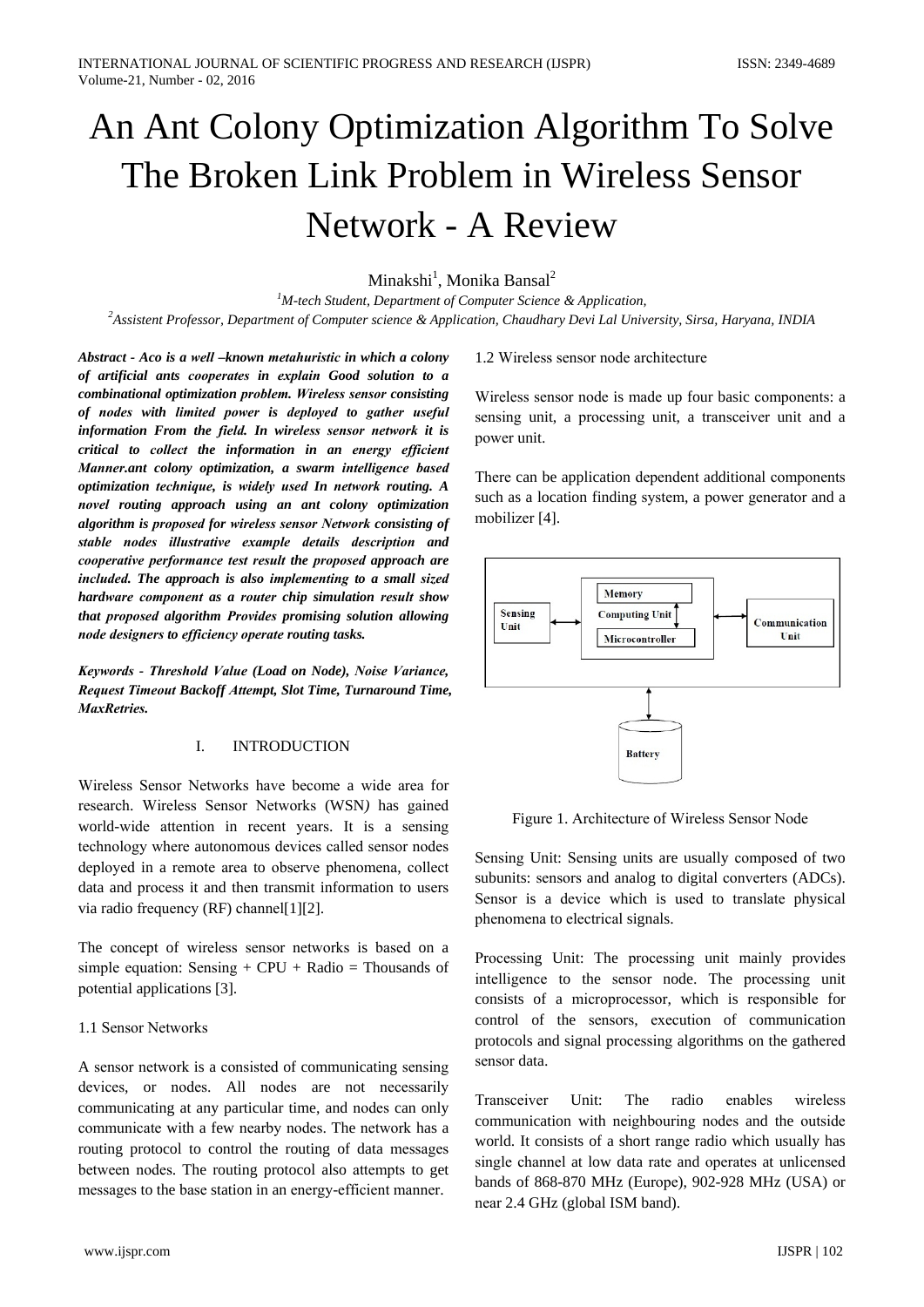Battery - The battery supplies power to the complete sensor node. It plays a vital role in determining sensor node lifetime. The amount of power drawn from a battery should be carefully monitored.

1.3 Applications of Wireless Sensor Networks

Military applications: The various characteristics of WSNs like self-organization and fault tolerance, make them a very reliable sensing technique for military command, communications, computing, intelligence, surveillance, and targeting systems. $[4.5.6]$ 

Environmental applications: Wireless Sensor Networks have been deployed for environmental monitoring, which involves tracking the movements of small animals and monitoring environmental conditions that affect crops and livestock.

Healthcare applications: WSN based technologies such as Ambient Assisted Living and Body Sensor Networks provide dozens of solutions to healthcare's biggest challenges such as an aging population and rising healthcare costs [7]

Traffic control: Traffic conditions can be easily monitored and controlled at peak times by WSNs. Temporary situations such as roadwork and accidents can be monitored in situ. Further, the integration of monitoring and management operations, such as signpost control, is facilitated by a common WSN infrastructure.

## 1.4 Problem Definition

Energy efficiency and reliability have become one of the principle design features of successful sensor networks. In wireless networks balancing the use of power and maintaining the reliable communication is a really very challenging job. Research has focused on ways to minimize energy usage in routing to maximize the useful lifetime of sensor networks and also on reliability in case of a failure like presence of an attacked node.

## 1.5 Existing Techniques for Energy Efficiency in WSNs

The following are the already proposed algorithm and techniques for energy optimization of the Wireless Sensor Networks.

- Path selection Algorithm
- Clustering Algorithm
- Sleep Mode Markov Model
- Cross Laver Protocol for Energy Efficiency
- Error control schemes analysis

#### $\mathbf{H}$ **RESEARCH METHODOLOGY**

2.1 Base Algorithms used

Our proposed algorithm is based on two basic approaches:

- 1. Right Path Selection algorithm
- 2. Ant Colony Optimization algorithm

# 2.2 Proposed Algorithm

- ▶ 1. Source: Route Request
- 2. Destination: Route Reply
- $\triangleright$  3. Source: for k=[0 to n-1]
- ▶ 4. Source: Find "Right Path" pi for  $(p1,p2,...,pn))$
- $\triangleright$  5.if pi=BROKEN\_LINK and No\_of\_Retry>Threshold then
	- Call AntOtimiation();  $/*$  to find the optimized path one time\*/
- $\triangleright$  6. If Ea, pi > Ec, pi then Calculate Spi (selectivity of path pi in round kth) Else goto step 4
- $\triangleright$  7. If Spi=Max(Sp1,..,Spn) then
	- $\blacktriangleright$  If k < n-1 then
		- $k=k+1$
- $\triangleright$  goto step 3
- $\blacktriangleright$  Else goto step 7
- Else goto step 3
- $\triangleright$  8. stop
- $\left\{\right\}$  $\blacktriangleright$
- ▶ Function AntOptimization()
- $\overline{A}$
- $\blacktriangleright$  1. {Initialization}
	- $\blacktriangleright$ Initialize pheromone concentration Tij and heuristic function nij.
- $\triangleright$  2. {Construction}
	- For each node k (currently in state 1) do  $\blacktriangleright$ 
		- $\blacktriangleright$ repeat
			- choose in probability  $\blacktriangleright$ the state to move into.
			- $\blacktriangleright$ append the chosen move to the k-th node's set tabu k.
		- until node k has completed its solution.
	- end for  $\blacktriangleright$
- $\triangleright$  3. {Trail update}
	- For each ant move  $(i\psi)$  do
		- $\blacktriangleright$ Compute  $\Delta \tau$   $\psi$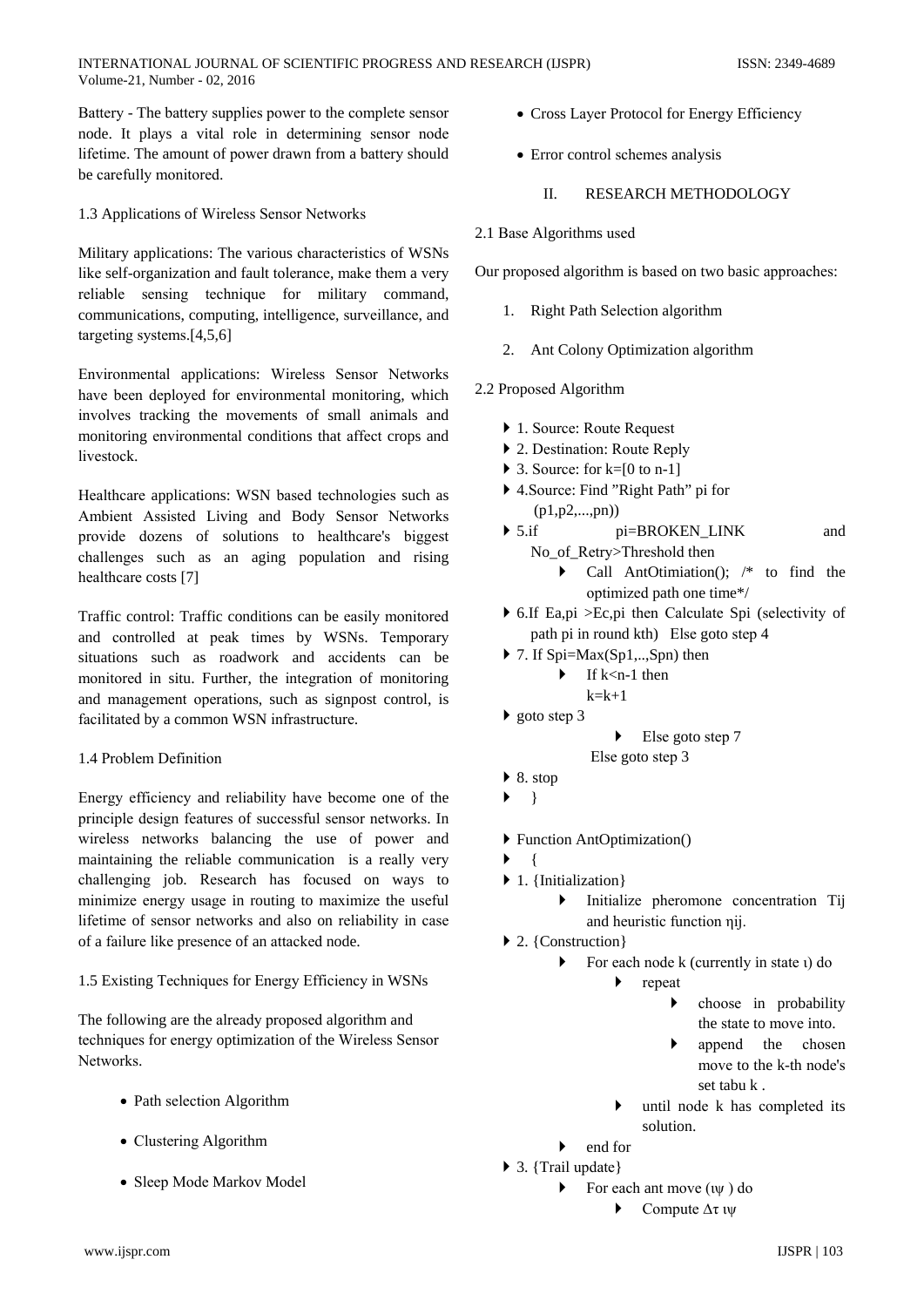- update the trail matrix. end for
- $\triangleright$  4. {Terminating condition}
	- $\blacktriangleright$ If not(end test) go to step 2
		- ļ

2.3 Simulation Environment:

Here we used MATLAB 7.8.0 as simulation platform. MATLAB is high-performance language for technical computing, visualization, and programming in an easy-touse environment where solutions are expressed in mathematical notation.

#### III. **RESULTS**

The objective of our simulation is to demonstrate the increased network lifetime by choosing the right path. The proposed algorithm was validated using the simulator in MATLAB. The network topology is created by randomly placing the sensor nodes in the area of 100 by 100 meters. The simulation results show similar performance in terms of the increased network lifetime.



Figure 2: Path selected by proposed algorithm

## 3.1 Results of Proposed Algorithm



Figure 3: Network Topology for Proposed Algorithm



Figure 4: Success Rate Vs Network Size



Figure 5: Response Time (sec.) Vs Network Size



Figure 6: Hop Count Vs Network Size

#### IV. **CONCLUSION**

In this research work, an energy-saving strategy that exploits the combination of Path Selection and Ant Optimization techniques in Wireless Sensor Networks has been developed. By simulation, we have found out that the energy in our protocol is dissipated less than the other